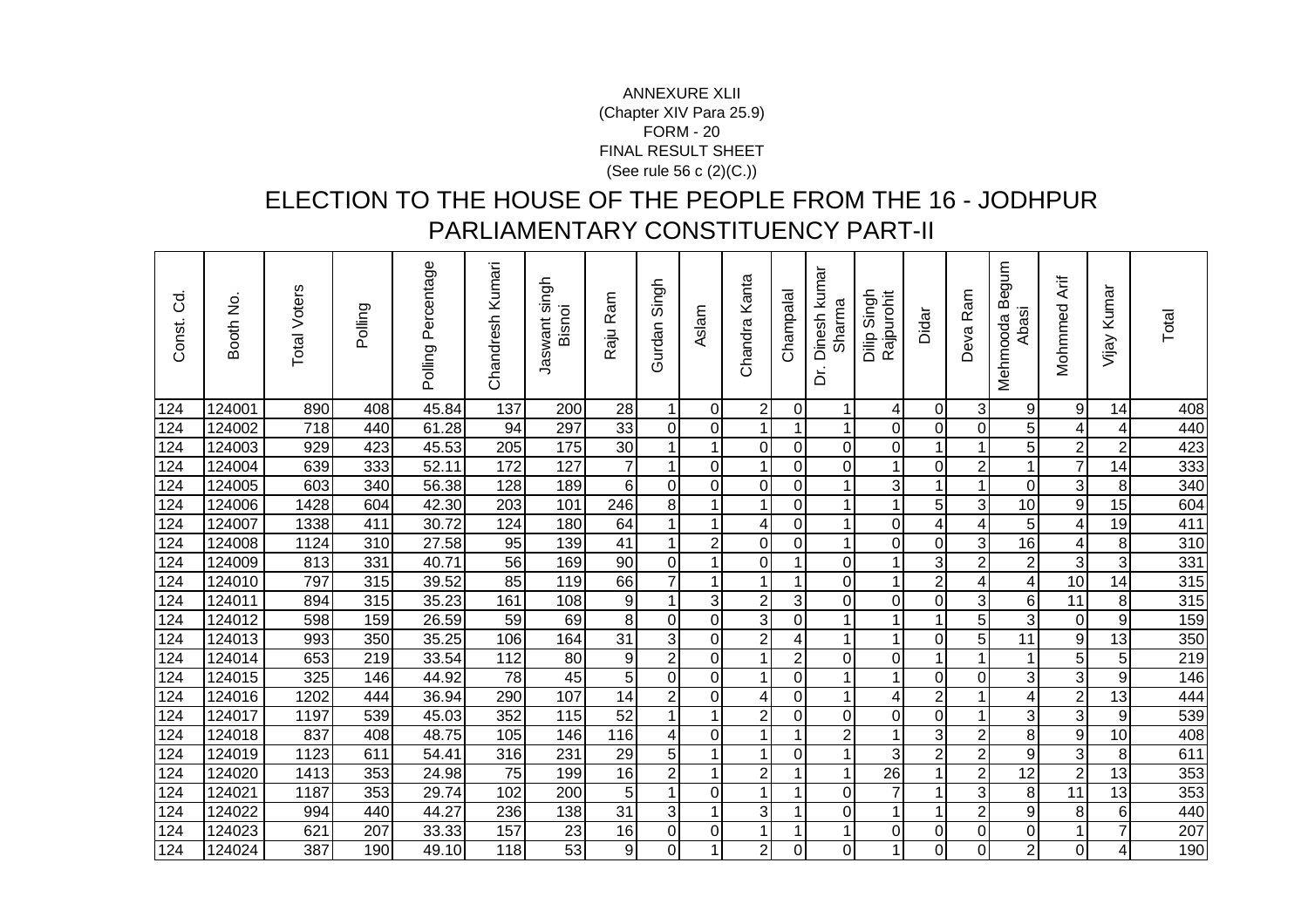| 124 | 124025 | 363  | 192 | 52.89               | 141              | 32              | 1               | $\Omega$       | 0              | 1              | 0              | $\Omega$       | 1              | 0              | 0                | 1                       | $\overline{2}$ | 13              | 192 |
|-----|--------|------|-----|---------------------|------------------|-----------------|-----------------|----------------|----------------|----------------|----------------|----------------|----------------|----------------|------------------|-------------------------|----------------|-----------------|-----|
| 124 | 124026 | 326  | 223 | 68.40               | 47               | 107             | 50              | $\overline{2}$ | $\Omega$       | 0              | 0              | $\Omega$       | $\overline{2}$ | $\Omega$       | $\overline{2}$   | $\overline{2}$          | 3              | 8               | 223 |
| 124 | 124027 | 1212 | 449 | 37.05               | 237              | 88              | 98              | 4              |                | $\mathbf 0$    | 0              | 1              | 1              | 1              | 1                | 6                       | 6              | 5               | 449 |
| 124 | 124028 | 706  | 339 | 48.02               | 178              | $\overline{73}$ | $\overline{52}$ | $\overline{2}$ | 1              | $\Omega$       | 0              | 0              | 1              | $\overline{2}$ | 5                | 9                       | 4              | $\overline{12}$ | 339 |
| 124 | 124029 | 1510 | 558 | 36.95               | 202              | 251             | 26              | 4              | $\overline{2}$ | 1              | $\overline{2}$ | 2              | 3              | 3              | 6                | $\overline{14}$         | 12             | 30              | 558 |
| 124 | 124030 | 1456 | 522 | 35.85               | 235              | 203             | 40              | 0              | $\Omega$       | $\overline{2}$ | $\overline{2}$ | 2              | 1              | 0              | 3                | 7                       | 5              | $\overline{22}$ | 522 |
| 124 | 124031 | 1119 | 251 | $\overline{2}$ 2.43 | $\overline{32}$  | 161             | 23              | 1              | $\Omega$       | $\Omega$       | 0              | $\overline{2}$ | $\overline{2}$ | 1              | 6                | 10                      | 5              | 8               | 251 |
| 124 | 124032 | 1556 | 538 | 34.58               | 396              | 108             | $\overline{10}$ | 1              | 1              | $\overline{2}$ | $\overline{2}$ | 0              | $\mathbf 0$    | 1              | 1                | $\overline{2}$          | $\overline{2}$ | $\overline{12}$ | 538 |
| 124 | 124033 | 537  | 127 | 23.65               | 90               | $\overline{31}$ | $\mathbf 1$     | 0              | 1              | $\overline{0}$ | $\overline{0}$ | 0              | $\overline{0}$ | $\overline{0}$ | $\overline{0}$   | $\overline{\mathsf{o}}$ | $\mathbf{1}$   | $\overline{3}$  | 127 |
| 124 | 124034 | 898  | 302 | 33.63               | $\overline{111}$ | 68              | 86              | 1              | 0              | 0              | 0              | 1              | $\overline{0}$ | 1              | $\mathbf 1$      | $\overline{8}$          | $\overline{7}$ | 18              | 302 |
| 124 | 124035 | 850  | 390 | 45.88               | 149              | $\overline{70}$ | 121             | 5              | 3              | $\overline{2}$ | 1              | $\overline{2}$ | $\Omega$       | $\overline{2}$ | $\overline{2}$   | 8                       | 8              | $\overline{17}$ | 390 |
| 124 | 124036 | 972  | 298 | 30.66               | 105              | 135             | 40              | 3              | 1              | $\overline{2}$ | 2              | 1              | $\overline{2}$ | 0              | 1                | 4                       | 1              | 1               | 298 |
| 124 | 124037 | 799  | 351 | 43.93               | 127              | 124             | 80              | 3              | 1              | $\overline{4}$ | $\overline{2}$ | 0              | 1              | 1              | $\overline{2}$   | 3                       | 1              | $\sqrt{2}$      | 351 |
| 124 | 124038 | 1107 | 386 | 34.87               | 184              | 153             | 27              | 1              | 0              | 6              | 0              | 1              | 1              | 1              | 1                | $\overline{2}$          | 3              | 6               | 386 |
| 124 | 124039 | 980  | 292 | 29.80               | 159              | 65              | 44              | 1              | 1              | $\overline{2}$ | 0              | 0              | 1              | 0              | $\overline{c}$   | 4                       | $\overline{2}$ | 11              | 292 |
| 124 | 124040 | 779  | 272 | 34.92               | 148              | 85              | 21              | 3              | $\Omega$       | 3              | 0              | 3              | $\mathbf 0$    | 0              | 3                | 3                       | $\mathbf 0$    | 3               | 272 |
| 124 | 124041 | 556  | 297 | 53.42               | 120              | 155             | 10              | $\mathbf 0$    | $\mathbf 0$    | $\mathbf{1}$   | 0              |                | $\mathbf{1}$   | $\overline{0}$ | $\mathbf{1}$     | 0                       | 3              | 5               | 297 |
| 124 | 124042 | 878  | 429 | 48.86               | 199              | 80              | 125             | 8              | 1              | 1              | $\Omega$       | 1              | $\overline{2}$ | $\Omega$       | 3                | $\overline{2}$          | $\overline{2}$ | 5               | 429 |
| 124 | 124043 | 660  | 321 | 48.64               | 136              | 139             | $\overline{20}$ | 3              | 1              | 1              | 0              | 1              | 3              | 0              | $\mathbf 1$      | 3                       | 5              | 8               | 321 |
| 124 | 124044 | 802  | 292 | 36.41               | 131              | 107             | $\overline{33}$ | 1              | 1              | 1              | 0              | 0              | $\Omega$       | $\overline{2}$ | $\overline{c}$   | 6                       | $\overline{2}$ | 6               | 292 |
| 124 | 124045 | 1430 | 551 | 38.53               | 209              | 178             | 116             | 9              | 5              |                | 3              |                | 3              | 0              | 1                | 3                       | 6              | 16              | 551 |
| 124 | 124046 | 425  | 182 | 42.82               | 76               | 74              | 8               | 1              |                | 1              | 2              | 0              | 1              | 1              | 1                | $\overline{2}$          | 4              | 10              | 182 |
| 124 | 124047 | 1507 | 786 | 52.16               | 286              | 354             | 71              | $\overline{2}$ | $\Omega$       | 4              | $\overline{2}$ | 1              | 3              | $\overline{2}$ | $\boldsymbol{9}$ | $\overline{15}$         | 15             | $\overline{22}$ | 786 |
| 124 | 124048 | 797  | 394 | 49.44               | 106              | 166             | 97              | $\overline{c}$ |                | $\Omega$       | 1              | 0              | $\mathbf{1}$   | $\overline{0}$ | $\mathbf{1}$     | 8                       | 3              | 8               | 394 |
| 124 | 124049 | 808  | 397 | 49.13               | 248              | 113             | 9               | 0              | $\mathbf 0$    | $\overline{4}$ |                | 0              | $\mathbf{1}$   | 3              | $\overline{2}$   | $\overline{0}$          | 4              | $\overline{12}$ | 397 |
| 124 | 124050 | 990  | 432 | 43.64               | 181              | 145             | 59              | $\overline{7}$ | $\Omega$       | 4              | 4              | 1              | $\Omega$       | $\overline{c}$ | 3                | 15                      | 6              | 5               | 432 |
| 124 | 124051 | 480  | 259 | 53.96               | 64               | 161             | $\overline{7}$  | 3              | 1              | 0              | $\overline{2}$ | 0              | 0              | 3              | 3                | $\overline{12}$         | 1              | $\overline{2}$  | 259 |
| 124 | 124052 | 765  | 364 | 47.58               | 170              | 109             | 60              | 4              | $\overline{c}$ | $\mathbf 1$    | 1              | 0              | 0              | 1              | 1                | 6                       | $\overline{c}$ | $\overline{7}$  | 364 |
| 124 | 124053 | 987  | 380 | 38.50               | 238              | 98              | 11              | 3              | 0              |                | 5              | 0              | 1              | 0              | 1                | 7                       | 5              | 10              | 380 |
| 124 | 124054 | 1139 | 421 | 36.96               | 284              | $\overline{75}$ | 21              | 1              |                | 1              | $\overline{2}$ | 1              | 1              | 1              | 6                | 9                       | 5              | 13              | 421 |
| 124 | 124055 | 1325 | 468 | 35.32               | 249              | 98              | $\overline{72}$ | 3              |                | 1              | 0              | 1              | 1              | $\overline{2}$ | $\overline{5}$   | 14                      | $\overline{7}$ | 14              | 468 |
| 124 | 124056 | 761  | 396 | 52.04               | 216              | 138             | 10              | 4              | 1              | $\overline{c}$ | 0              | $\Omega$       | $\overline{4}$ | 4              | $\overline{c}$   | 4                       | $\overline{2}$ | 9               | 396 |
| 124 | 124057 | 1115 | 519 | 46.55               | 387              | 60              | 43              | $\overline{2}$ | 0              | $\Omega$       | 1              | 0              | 1              | 1              | 3                | 1                       | 4              | 16              | 519 |
| 124 | 124058 | 667  | 419 | 62.82               | 274              | 70              | 53              | 4              | 1              | $\overline{2}$ | 0              | 0              | 1              | $\overline{2}$ | $\mathbf{1}$     | 1                       | 3              | $\overline{7}$  | 419 |
| 124 | 124059 | 917  | 395 | 43.08               | 187              | 161             | $\overline{13}$ | $\overline{2}$ | 1              | $\overline{2}$ | 5              | 0              | $\overline{2}$ | 0              | 3                | 8                       | 5              | 6               | 395 |
| 124 | 124060 | 515  | 283 | 54.95               | 110              | 108             | 40              | 4              | 4              | $\Omega$       | $\overline{2}$ | 0              | 1              | $\overline{2}$ | 1                | 7                       | 1              | 3               | 283 |
| 124 | 124061 | 323  | 152 | 47.06               | 29               | $\overline{91}$ | $\overline{10}$ | $\Omega$       |                | 1              |                | 1              | 0              | 1              | $\overline{2}$   | 4                       | 5              | 6               | 152 |
| 124 | 124062 | 357  | 183 | $\overline{5}1.26$  | 151              | $\overline{25}$ | 5               | $\Omega$       | $\Omega$       | $\Omega$       | 0              | 0              | $\Omega$       | O              | $\overline{0}$   | $\overline{0}$          | $\Omega$       | $\overline{2}$  | 183 |
| 124 | 124063 | 822  | 328 | 39.90               | 130              | 159             | 18              |                | 0              | 0              |                |                | 1              | 0              | $\overline{c}$   | $\overline{2}$          | 4              | 9               | 328 |
| 124 | 124064 | 775  | 395 | 50.97               | 106              | 90              | 160             | 5              | $\overline{2}$ | 3              | 0              | 1              | $\overline{2}$ | 0              | $\overline{2}$   | $\overline{8}$          | 1              | $\overline{15}$ | 395 |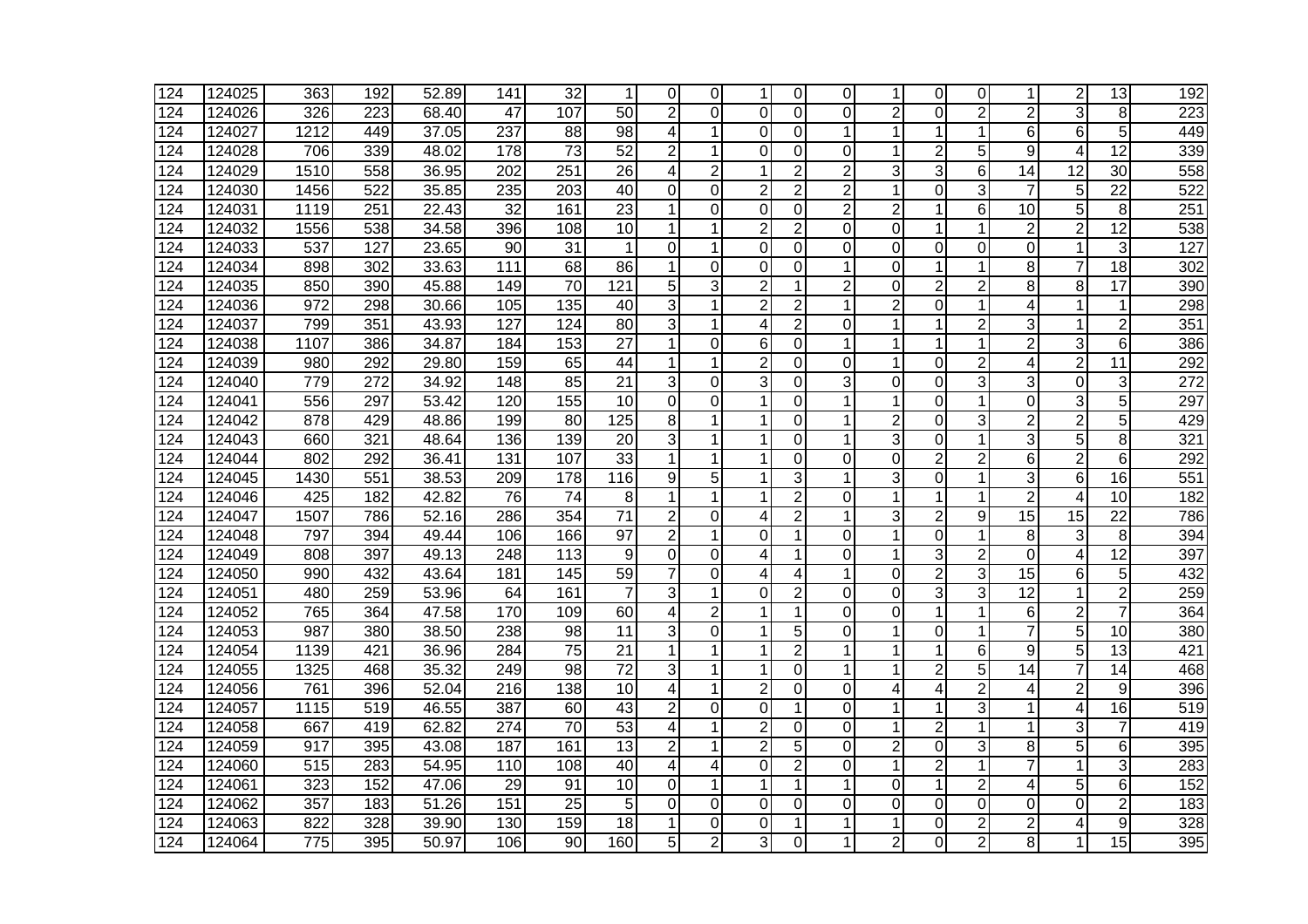| 124 | 124065 | 996  | 470              | 47.19              | 137             | 182             | 94               | 6                       |                | 1              | 2              | 3              | $\overline{2}$ | 1              | $\overline{c}$ | 16              | 8               | 15              | 470              |
|-----|--------|------|------------------|--------------------|-----------------|-----------------|------------------|-------------------------|----------------|----------------|----------------|----------------|----------------|----------------|----------------|-----------------|-----------------|-----------------|------------------|
| 124 | 124066 | 356  | 161              | 45.22              | 49              | 61              | $\overline{39}$  | $\Omega$                | 2              | 1              | $\Omega$       |                | 1              | 0              | 1              | 1               | 3               | $\overline{2}$  | 161              |
| 124 | 124067 | 1193 | 445              | 37.30              | 191             | 171             | 58               | 4                       | 3              | $\Omega$       | $\Omega$       | $\overline{2}$ | 2              | 0              | 3              | $\Omega$        | $\overline{2}$  | 9               | 445              |
| 124 | 124068 | 1402 | 826              | 58.92              | 369             | 316             | 68               | 6                       |                | $\overline{2}$ | 2              | 1              | $\overline{2}$ | 3              | 5              | $\overline{24}$ | 8               | 19              | 826              |
| 124 | 124069 | 368  | 289              | 78.53              | 183             | 81              | 8                | $\overline{0}$          | -1             | $\overline{2}$ | 1              | 0              | $\Omega$       | 0              | $\overline{0}$ | 6               | $\overline{2}$  | 5               | 289              |
| 124 | 124070 | 635  | 464              | 73.07              | 326             | 103             | 21               | 1                       | $\Omega$       | 1              | 1              | 0              | 0              | 0              | 3              | 0               | 1               | 7               | 464              |
| 124 | 124071 | 742  | 453              | 61.05              | 211             | 173             | 13               | 5                       | 0              |                |                |                | 3              | 0              | 4              | $\overline{13}$ | 6               | 22              | 453              |
| 124 | 124072 | 701  | 365              | 52.07              | 198             | 116             | $\overline{28}$  | $\mathbf 0$             | 1              | $\Omega$       | 1              |                | 0              | $\overline{2}$ | 1              | 4               | 7               | 6               | 365              |
| 124 | 124073 | 479  | 296              | 61.80              | 153             | 114             | 9                | $\overline{0}$          | $\overline{0}$ | $\mathbf 1$    | $\Omega$       | $\Omega$       | $\overline{0}$ | $\overline{2}$ | 4              | $\overline{8}$  | 3               | $\overline{2}$  | 296              |
| 124 | 124074 | 414  | $\overline{255}$ | 61.59              | $\overline{82}$ | 161             | 4                | $\overline{2}$          | $\Omega$       | $\Omega$       | $\Omega$       | 0              | $\overline{0}$ | $\overline{0}$ | $\overline{2}$ | $\mathbf{1}$    | $\overline{2}$  | $\mathbf 1$     | 255              |
| 124 | 124075 | 1047 | 520              | 49.67              | 301             | 128             | 63               | $\overline{2}$          | $\Omega$       | $\overline{2}$ |                | $\Omega$       | $\overline{0}$ | 0              | $\overline{2}$ | 8               | 1               | $\overline{12}$ | 520              |
| 124 | 124076 | 698  | 294              | 42.12              | 143             | 110             | 15               | $\overline{0}$          | 1              | 1              | $\Omega$       | $\overline{2}$ | $\overline{0}$ | 3              | 1              | 4               | 4               | 10              | 294              |
| 124 | 124077 | 392  | 265              | 67.60              | 152             | 14              | 77               | 3                       | 1              | $\Omega$       | $\Omega$       |                | 1              | $\overline{c}$ | $\Omega$       | 3               | 3               | 8               | 265              |
| 124 | 124078 | 1162 | 576              | 49.57              | 211             | 160             | 140              | $\mathbf{2}$            | 0              | $\Omega$       |                | 4              | 0              | 3              | 3              | $\overline{18}$ | 6               | $\overline{28}$ | 576              |
| 124 | 124079 | 729  | 427              | 58.57              | 140             | 152             | 92               | 5                       | 3              | 1              | $\Omega$       |                | 1              | 3              | $\overline{2}$ | 8               | 3               | 16              | 427              |
| 124 | 124080 | 672  | 385              | 57.29              | 293             | 43              | 34               | 1                       | 0              | $\overline{0}$ | 0              |                | 1              | 1              | 1              | $\mathbf 0$     | $\overline{2}$  | 8               | 385              |
| 124 | 124081 | 359  | 228              | 63.51              | 106             | 82              | 31               | $\mathbf{1}$            | $\Omega$       | 0              | 0              | 0              | 0              | 0              | 1              | $\overline{2}$  | $\mathbf 0$     | 5               | 228              |
| 124 | 124082 | 951  | 355              | 37.33              | 200             | $\overline{77}$ | 55               | $\mathbf{1}$            |                | 3              |                |                | $\Omega$       | 3              | 5              | 4               | 3               | 1               | 355              |
| 124 | 124083 | 1040 | 404              | 38.85              | 198             | 132             | 35               | $\overline{2}$          | 1              | $\overline{2}$ | 0              | $\overline{2}$ | 2              | $\overline{2}$ | 1              | 6               | $\overline{12}$ | 9               | 404              |
| 124 | 124084 | 957  | 394              | 41.17              | 120             | 214             | 11               | 5                       | 4              | 1              | $\Omega$       | 3              | $\overline{c}$ | 0              | $\overline{2}$ | $\overline{12}$ | 6               | 14              | 394              |
| 124 | 124085 | 889  | 414              | 46.57              | 189             | 160             | 24               | 3                       |                | 3              |                | 0              | 1              | 1              | $\overline{2}$ | 9               | 8               | 12              | 414              |
| 124 | 124086 | 926  | 430              | 46.44              | 248             | $\overline{57}$ | 68               | 5                       |                | $\overline{2}$ |                | $\Omega$       | 7              | 0              | 7              | 10              | 10              | 14              | 430              |
| 124 | 124087 | 399  | 254              | 63.66              | 81              | $\overline{70}$ | 67               | $\mathbf{1}$            | $\mathbf 0$    | 0              | 1              |                | 1              | 1              | 5              | $\overline{7}$  | 5               | 14              | 254              |
| 124 | 124088 | 1182 | 483              | 40.86              | 208             | 124             | $\overline{113}$ | $\overline{c}$          | $\Omega$       | 1              | $\overline{2}$ |                | $\overline{0}$ | $\overline{0}$ | 6              | $\overline{11}$ | 4               | 11              | 483              |
| 124 | 124089 | 923  | $\overline{412}$ | 44.64              | 136             | 147             | 101              | 3                       |                | $\overline{2}$ | $\Omega$       | $\overline{2}$ | 1              | 0              | 1              | 3               | 7               | 8               | 412              |
| 124 | 124090 | 725  | 337              | 46.48              | 180             | 104             | 29               | $\mathbf 1$             |                | $\Omega$       |                | 0              | 1              | 1              | 1              | 8               | 3               | 7               | 337              |
| 124 | 124091 | 1228 | 446              | 36.32              | 284             | 79              | $\overline{74}$  | $\mathbf 1$             | $\Omega$       | $\overline{O}$ | 0              | 0              | 0              | 0              | 1              | 4               | 0               | 3               | 446              |
| 124 | 124092 | 475  | 283              | 59.58              | 93              | 162             | $\overline{2}$   | $\overline{2}$          | $\Omega$       | $\Omega$       | $\Omega$       | 1              | 2              | 0              | $\overline{0}$ | 9               | 6               | 6               | 283              |
| 124 | 124093 | 592  | 189              | 31.93              | 72              | 76              | 30               | 1                       | $\Omega$       | $\Omega$       | $\mathbf{0}$   | 0              | 0              | 0              | 1              | $\overline{2}$  | $\overline{2}$  | 5               | 189              |
| 124 | 124094 | 510  | 153              | 30.00              | 118             | 32              | 1                | 1                       | 0              | $\Omega$       | 0              | 0              | $\Omega$       | 0              | 0              | 0               | 0               | 1               | 153              |
| 124 | 124095 | 761  | 216              | 28.38              | 157             | $\overline{43}$ | $\overline{2}$   | 0                       | $\overline{0}$ | $\mathbf{1}$   | $\Omega$       |                | 1              | 0              | $\overline{0}$ | 4               | 1               | 6               | $\overline{216}$ |
| 124 | 124096 | 408  | 172              | 42.16              | 80              | $\overline{18}$ | 66               | 1                       | $\Omega$       | $\overline{O}$ | $\Omega$       | $\Omega$       | 1              | 1              | $\Omega$       | $\overline{c}$  | 1               | $\overline{2}$  | 172              |
| 124 | 124097 | 539  | 336              | 62.34              | 146             | 175             | 4                | 1                       | $\Omega$       | 0              | $\Omega$       |                | $\overline{0}$ | 1              | 1              | 3               | $\overline{0}$  | 4               | 336              |
| 124 | 124098 | 589  | 213              | 36.16              | 66              | 95              | 31               | $\overline{2}$          | $\Omega$       | $\Omega$       | $\Omega$       | $\overline{2}$ | $\overline{2}$ | 1              | 1              | 6               | 5               | $\overline{2}$  | $\overline{213}$ |
| 124 | 124099 | 942  | 411              | 43.63              | 162             | 183             | $\overline{32}$  | $\mathbf{1}$            |                | $\Omega$       | 1              | $\Omega$       | 1              | $\Omega$       | 1              | $\overline{9}$  | 9               | $\overline{11}$ | 411              |
| 124 | 124100 | 1001 | 393              | 39.26              | 246             | 101             | $\overline{19}$  | $\overline{\mathbf{c}}$ | $\Omega$       | 2              | 1              | 0              | 1              | 0              | 1              | 9               | 3               | 8               | 393              |
| 124 | 124101 | 304  | 168              | 55.26              | 83              | 60              | 16               | 0                       | $\Omega$       | $\Omega$       | 0              | 0              | $\Omega$       | 0              | $\Omega$       | 4               | 2               | 3               | 168              |
| 124 | 124102 | 1124 | $\overline{347}$ | 30.87              | 233             | 36              | $\overline{54}$  | 4                       | 2              | 1              | 1              | $\Omega$       | 0              | 1              | $\Omega$       | 5               | $\overline{2}$  | 8               | 347              |
| 124 | 124103 | 624  | 294              | $\overline{47.12}$ | 204             | $\overline{30}$ | 49               | $\overline{0}$          | 0              | $\overline{0}$ | 0              | 0              | 0              | 0              | $\Omega$       | 3               | 0               | 8               | 294              |
| 124 | 124104 | 556  | 182              | 32.73              | 93              | 78              | 4                | $\Omega$                | $\Omega$       | $\overline{O}$ | $\Omega$       | 1              | 0              | 0              | 0              | $\overline{2}$  | 1               | 3               | 182              |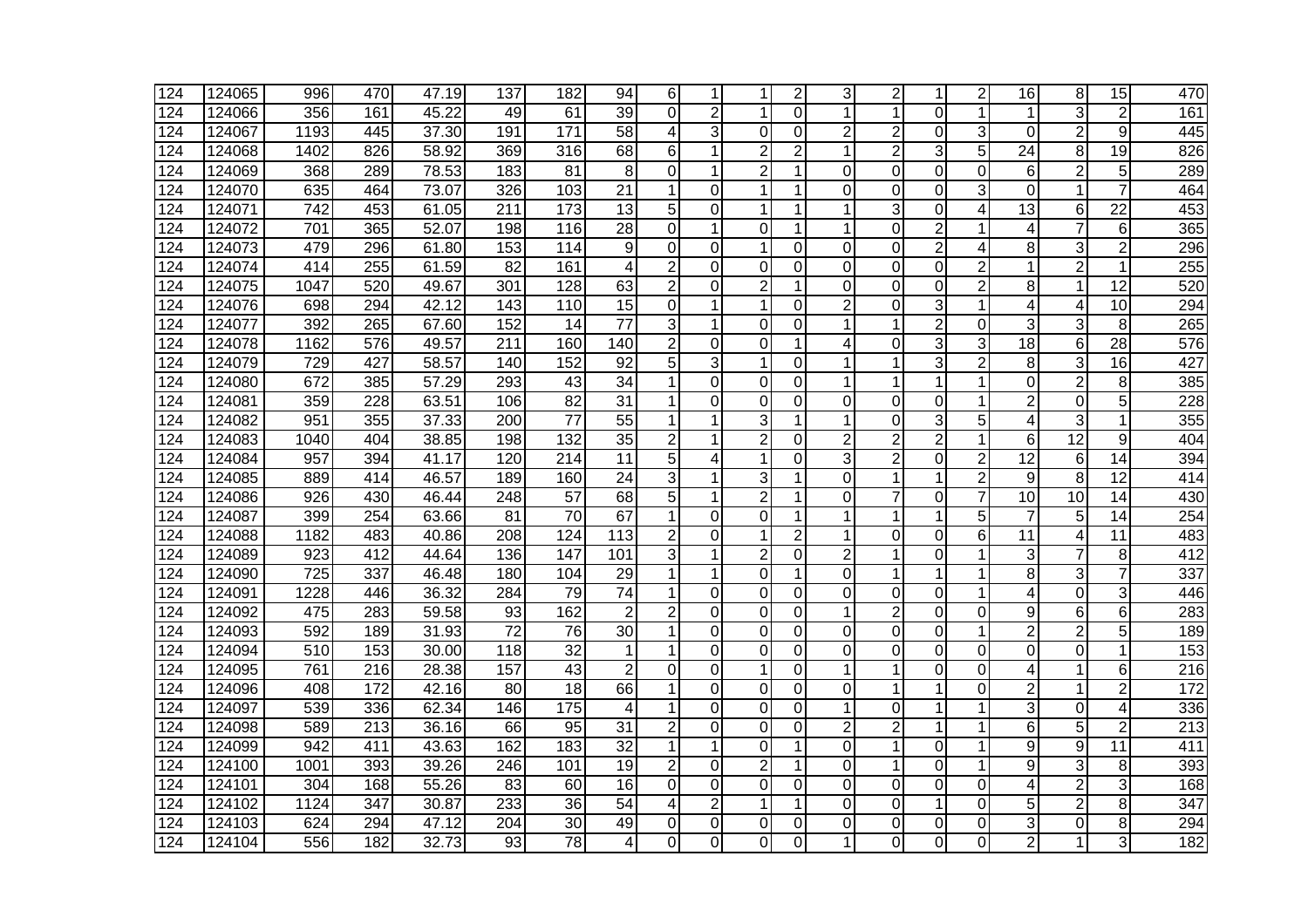| 124              | 124105 | 870              | 396 | 45.52              | 210              | 96              | 70              | $\overline{2}$          | 2              | 1              |                | 2              | 1              | 1              | 1              | $\overline{0}$ | 1                       | 8               | 396              |
|------------------|--------|------------------|-----|--------------------|------------------|-----------------|-----------------|-------------------------|----------------|----------------|----------------|----------------|----------------|----------------|----------------|----------------|-------------------------|-----------------|------------------|
| 124              | 124106 | 1174             | 283 | 24.11              | 162              | 100             | 6               | $\overline{2}$          | $\Omega$       | $\Omega$       | $\Omega$       | $\Omega$       | $\Omega$       | $\overline{2}$ | 1              | 4              | 3                       | 3               | 283              |
| 124              | 124107 | 837              | 374 | 44.68              | 242              | 105             | 13              | 0                       |                | 0              | $\Omega$       |                | 2              | $\overline{2}$ | 1              | $\overline{2}$ | 1                       | 4               | 374              |
| 124              | 124108 | 602              | 460 | 76.41              | 112              | 332             | 3               | $\Omega$                |                | $\Omega$       | $\Omega$       | 1              | $\overline{2}$ | 1              | $\Omega$       | $\overline{2}$ | 3                       | 3               | 460              |
| 124              | 124109 | 423              | 206 | 48.70              | 138              | 38              | 13              | $\overline{2}$          | 1              | 1              | 0              | 0              | $\Omega$       | 0              | $\Omega$       | $\overline{0}$ | 3                       | 10              | 206              |
| 124              | 124110 | 541              | 310 | 57.30              | 214              | 76              | 7               | 0                       | 0              | 1              | 0              | 0              | 0              | 0              | 0              | 4              | 4                       | 4               | $\overline{310}$ |
| 124              | 124111 | 552              | 329 | 59.60              | $\overline{57}$  | 255             | 8               | $\Omega$                |                |                | $\Omega$       | 0              | $\Omega$       | 1              | 1              | 3              | $\overline{2}$          | $\Omega$        | 329              |
| 124              | 124112 | 1033             | 471 | 45.60              | 363              | 68              | 36              | $\Omega$                |                | $\Omega$       | $\Omega$       | 0              | 0              | $\mathbf 0$    | 1              | $\overline{0}$ | 0                       | $\overline{2}$  | 471              |
| 124              | 124113 | $\overline{314}$ | 183 | $\overline{58.28}$ | $\overline{51}$  | 76              | 42              | $\overline{0}$          |                | 3              |                | $\Omega$       | $\mathbf{1}$   | $\overline{0}$ | 1              | 5              | 1                       | $\mathbf 1$     | 183              |
| 124              | 124114 | 385              | 132 | 34.29              | $\overline{88}$  | $\overline{33}$ | 5               | $\mathbf{1}$            | 0              | 0              | $\Omega$       | 0              | 0              | 0              | 0              | $\overline{1}$ | 1                       | 3               | 132              |
| 124              | 124115 | 1168             | 634 | 54.28              | $\overline{572}$ | 49              | $\overline{7}$  | $\Omega$                | $\Omega$       | $\Omega$       | $\Omega$       | $\Omega$       | $\Omega$       | $\overline{2}$ | $\Omega$       | $\overline{0}$ | 1                       | 3               | 634              |
| 124              | 124116 | 1364             | 523 | 38.34              | 358              | 96              | 44              | $\mathbf 1$             | 1              | 3              | 1              | $\Omega$       | 0              | 1              | $\Omega$       | 6              | 3                       | 9               | 523              |
| 124              | 124117 | 353              | 168 | 47.59              | 106              | 43              | 5               | 1                       | 2              | $\mathbf{1}$   | 0              |                | 0              | 0              | 1              | 2              | $\overline{c}$          | 4               | 168              |
| 124              | 124118 | 426              | 181 | 42.49              | 29               | 129             | 6               | 0                       | 1              | 0              | 1              | 0              | 1              | 0              | 1              | 5              | 3                       | 5               | 181              |
| 124              | 124119 | 1024             | 586 | 57.23              | 207              | 316             | 35              | $\Omega$                | $\Omega$       | $\overline{2}$ | $\mathbf{0}$   | 0              | $\mathbf 0$    | 3              | 3              | $\overline{7}$ | 6                       | $\overline{7}$  | 586              |
| 124              | 124120 | 1273             | 460 | 36.14              | 287              | 107             | 33              | 1                       | $\overline{2}$ | 1              | $\Omega$       | $\Omega$       | $\overline{0}$ | 0              | 1              | 6              | 6                       | 16              | 460              |
| 124              | 124121 | 1103             | 402 | 36.45              | 224              | 83              | $\overline{54}$ | 6                       | 1              | 3              | 1              | 0              | 4              | 1              | $\overline{4}$ | 5              | $\overline{2}$          | 14              | 402              |
| 124              | 124122 | 878              | 351 | 39.98              | 252              | $\overline{57}$ | 17              | 1                       | $\Omega$       | 3              |                | $\Omega$       | $\Omega$       | 0              | 1              | $\overline{5}$ | 3                       | 11              | 351              |
| 124              | 124123 | 723              | 301 | 41.63              | 167              | 92              | $\overline{21}$ | $\overline{0}$          | $\Omega$       | 0              | 1              | $\Omega$       | 1              | $\overline{2}$ | 1              | $\overline{3}$ | 5                       | 8               | 301              |
| 124              | 124124 | 911              | 398 | 43.69              | $\overline{172}$ | 171             | 19              | 5                       |                | $\Omega$       | $\Omega$       | 1              | 3              | 0              | 5              | 6              | 8                       | 7               | 398              |
| 124              | 124125 | 1098             | 360 | 32.79              | 216              | 94              | 32              | 1                       | 2              | 1              | 0              | 0              | 0              | 1              | 2              | 3              | 1                       | 7               | 360              |
| 124              | 124126 | 607              | 312 | 51.40              | 144              | 99              | 50              | 1                       |                | 3              | 0              | 0              | $\Omega$       | 0              | $\overline{2}$ | 3              | 0                       | 9               | 312              |
| 124              | 124127 | 554              | 301 | 54.33              | 94               | 160             | 10              | 5                       |                | $\mathbf{1}$   | $\Omega$       | 0              | 1              | $\overline{2}$ | 1              | 9              | $\overline{7}$          | 10              | 301              |
| 124              | 124128 | 1205             | 431 | 35.77              | 209              | 159             | 24              | $\mathbf{1}$            | $\overline{2}$ | $\mathbf 1$    | $\Omega$       | 0              | 0              | $\overline{c}$ | 4              | 7              | 3                       | 19              | 431              |
| 124              | 124129 | 819              | 329 | 40.17              | 151              | 138             | $\overline{13}$ | $\mathbf{1}$            | $\overline{0}$ | 0              | $\mathbf{0}$   | 0              | 1              | 0              | $\overline{2}$ | 4              | $\overline{3}$          | $\overline{16}$ | 329              |
| 124              | 124130 | 521              | 214 | 41.07              | 52               | 127             | 3               | $\overline{2}$          | $\overline{2}$ | 1              | $\Omega$       | 0              | $\overline{2}$ | 1              | $\overline{2}$ | 6              | 10                      | 6               | 214              |
| 124              | 124131 | 1316             | 594 | 45.14              | 219              | 148             | 183             | $\overline{2}$          | $\overline{2}$ | 1              | $\overline{2}$ | 0              | 3              | $\overline{2}$ | 1              | 4              | 3                       | $\overline{24}$ | 594              |
| 124              | 124132 | 705              | 287 | 40.71              | 126              | 111             | 18              | $\overline{\mathbf{c}}$ | $\overline{c}$ | 3              | 1              | $\overline{2}$ | 0              | 1              | 4              | 5              | 4                       | 8               | 287              |
| 124              | 124133 | 643              | 366 | 56.92              | 225              | 107             | $\overline{15}$ | $\overline{c}$          | 0              | 0              |                | 0              | 0              | 0              | 3              | 3              | 3                       | $\overline{7}$  | 366              |
| 124              | 124134 | 554              | 269 | 48.56              | 87               | 129             | 19              | $\overline{2}$          | 3              | $\Omega$       | 0              | 0              | $\mathbf 0$    | $\mathbf 0$    | 3              | 6              | 8                       | 12              | 269              |
| 124              | 124135 | 370              | 199 | 53.78              | $\overline{97}$  | 86              | 5               | $\overline{2}$          |                | 1              | $\mathbf{0}$   | 0              | $\mathbf{1}$   | 0              | 1              | $\overline{c}$ | 1                       | $\overline{2}$  | 199              |
| 124              | 124136 | 444              | 243 | 54.73              | 204              | $\overline{24}$ | $\mathbf 1$     | 0                       | 5              | $\mathbf{1}$   | 1              | 0              | $\mathbf{1}$   | 0              | $\Omega$       | 4              | $\overline{0}$          | $\overline{2}$  | 243              |
| 124              | 124137 | 790              | 391 | 49.49              | 194              | 147             | 21              | 4                       | 1              | 1              | 1              | 1              | $\Omega$       | 0              | $\overline{2}$ | 4              | 4                       | 11              | 391              |
| 124              | 124138 | 992              | 435 | 43.85              | 194              | 174             | 31              | 3                       | $\mathbf{1}$   | $\overline{2}$ | 1              | $\Omega$       | $\overline{0}$ | 0              | $\overline{2}$ | 11             | 6                       | 10              | 435              |
| 124              | 124139 | 870              | 314 | 36.09              | 148              | 133             | $\overline{25}$ | $\mathbf{1}$            | $\overline{2}$ | $\Omega$       | 1              |                | 0              | 0              | 1              | 2              | 0                       | $\Omega$        | $\overline{314}$ |
| 124              | 124140 | 871              | 320 | 36.74              | 187              | $\overline{92}$ | $\overline{19}$ | 3                       | $\overline{2}$ | 3              | 0              |                | 2              | 1              | 2              | 4              | $\overline{2}$          | $\overline{2}$  | 320              |
| 124              | 124141 | 396              | 226 | 57.07              | $\overline{92}$  | 103             | $\overline{22}$ | $\mathbf 2$             | $\Omega$       | 1              | 0              | 0              | 0              | $\mathbf 0$    | 1              | $\overline{0}$ | 3                       | $\overline{c}$  | 226              |
| 124              | 124142 | 833              | 366 | 43.94              | 137              | 183             | 13              | $\overline{3}$          |                | 3              | $\Omega$       |                | 1              | 1              | 1              | $\overline{2}$ | $\overline{12}$         | $\overline{8}$  | 366              |
| 124              | 124143 | 849              | 415 | 48.88              | 161              | 182             | $\overline{31}$ | 8                       |                | 3              |                | 0              | $\overline{c}$ | 1              | 3              | 10             | $\overline{\mathbf{c}}$ | 10              | 415              |
| $\overline{124}$ | 124144 | 1274             | 504 | 39.56              | 405              | 54              | $\overline{36}$ | $\mathbf{1}$            | 0              | $\Omega$       | 1              | 0              | 0              | 0              | $\Omega$       | 1              | 1                       | 5               | 504              |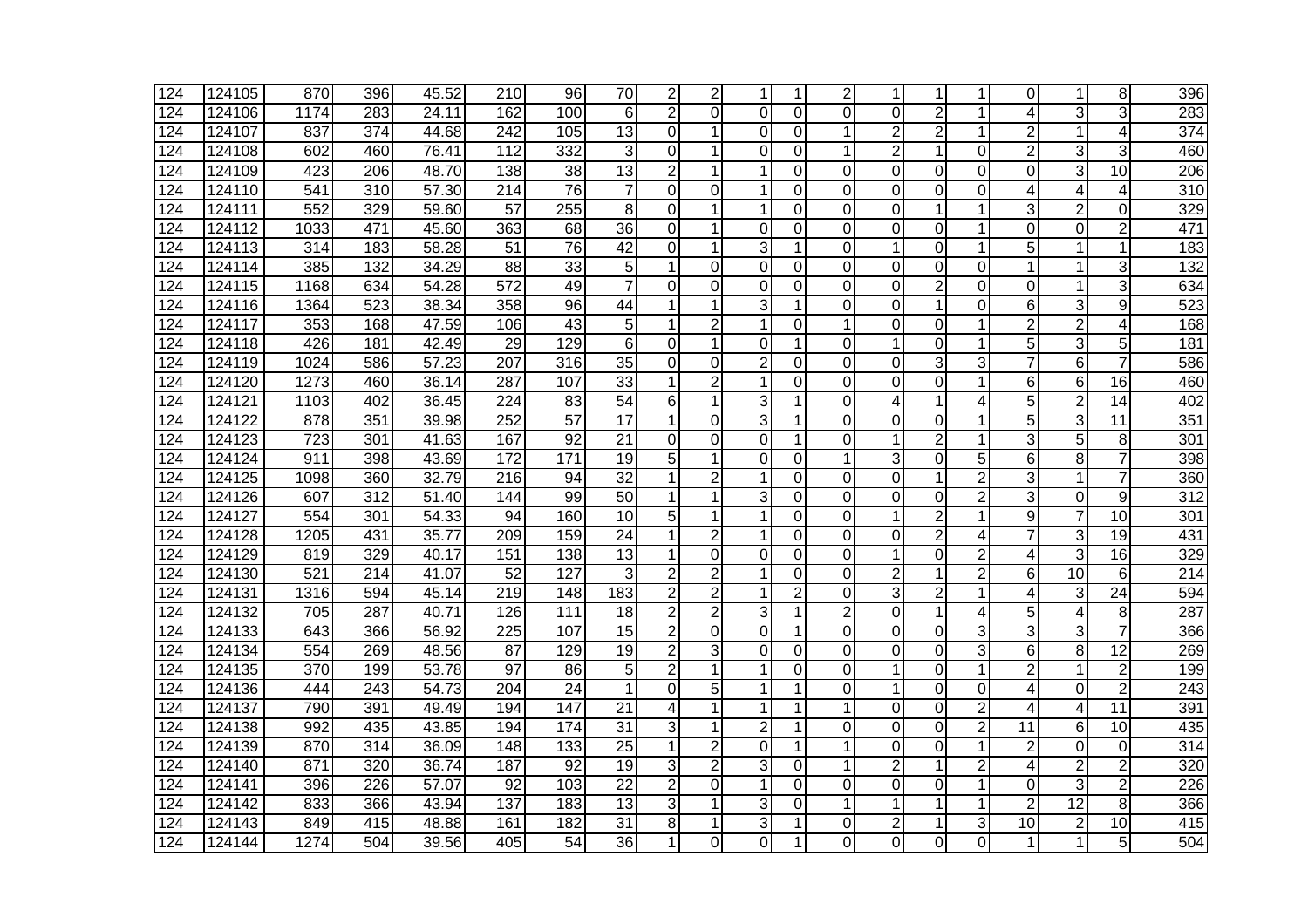| 124 | 124145 | 1366 | 520 | 38.07 | 358              | 112              | 14              | $\Omega$                |                | 1              | 0              | 1              | 1              | 0              | $\overline{2}$ | 6                       | 6              | 18              | 520              |
|-----|--------|------|-----|-------|------------------|------------------|-----------------|-------------------------|----------------|----------------|----------------|----------------|----------------|----------------|----------------|-------------------------|----------------|-----------------|------------------|
| 124 | 124146 | 1188 | 457 | 38.47 | 298              | 104              | $\overline{17}$ | 0                       | 3              | 4              | 0              | 3              | $\overline{0}$ | $\mathbf 0$    | 3              | $\overline{3}$          | 5              | $\overline{17}$ | 457              |
| 124 | 124147 | 513  | 345 | 67.25 | 253              | 79               | $\overline{2}$  | 1                       | $\Omega$       | $\mathbf 1$    | $\overline{2}$ | 0              | $\Omega$       | 1              | 1              | $\overline{2}$          | 1              | $\overline{2}$  | 345              |
| 124 | 124148 | 386  | 285 | 73.83 | 78               | 181              | 10              | 1                       | $\Omega$       | $\Omega$       | 0              | 0              | 0              | 1              | $\overline{2}$ | 3                       | $\overline{7}$ | $\overline{2}$  | 285              |
| 124 | 124149 | 464  | 268 | 57.76 | 182              | 55               | 10              | 2                       | 1              | 1              | 0              | 0              | 0              | 0              | 1              | 4                       | $\overline{2}$ | 10              | 268              |
| 124 | 124150 | 746  | 436 | 58.45 | 188              | 191              | $\overline{16}$ | 1                       | $\Omega$       | 3              | 0              | 0              | 1              | 0              | $\overline{2}$ | 11                      | 7              | 16              | 436              |
| 124 | 124151 | 1199 | 418 | 34.86 | 224              | 125              | 49              | 0                       | $\Omega$       | $\mathbf 1$    |                |                | 0              | 0              | $\overline{c}$ | 5                       | $\overline{c}$ | 8               | 418              |
| 124 | 124152 | 1197 | 340 | 28.40 | 226              | 102              | $\overline{2}$  | $\mathbf 0$             | 0              | 1              | 1              | 2              | $\mathbf{1}$   | 0              | $\mathbf{1}$   | $\overline{\mathsf{o}}$ | $\overline{2}$ | $\overline{2}$  | 340              |
| 124 | 124153 | 983  | 365 | 37.13 | $\overline{215}$ | $\overline{113}$ | $\overline{17}$ | $\overline{\mathbf{c}}$ | 1              | 0              | $\Omega$       |                | $\overline{2}$ | $\overline{2}$ | 0              | 1                       | 3              | 8               | 365              |
| 124 | 124154 | 1208 | 439 | 36.34 | 350              | 79               | 3               | 0                       | $\Omega$       | 1              | 0              | 1              | $\overline{0}$ | $\overline{0}$ | 1              | 1                       | $\overline{2}$ | 1               | 439              |
| 124 | 124155 | 1286 | 495 | 38.49 | 290              | 176              | 6               | $\overline{2}$          | 0              | 0              | 0              | 0              | $\overline{2}$ | 0              | $\overline{2}$ | 3                       | 4              | 10              | 495              |
| 124 | 124156 | 468  | 292 | 62.39 | 87               | 122              | 76              | 1                       | $\Omega$       | 0              | 1              | 0              | $\mathbf 0$    | 0              | $\overline{0}$ | 1                       | 0              | 4               | 292              |
| 124 | 124157 | 334  | 165 | 49.40 | 30               | 120              | 3               | $\overline{c}$          | 0              | 0              | 0              | 0              | $\mathbf 0$    | 0              | $\overline{2}$ | 3                       | $\overline{2}$ | 3               | 165              |
| 124 | 124158 | 1319 | 545 | 41.32 | 371              | 144              | 18              | $\overline{2}$          | $\Omega$       | 1              | 2              | 1              | 0              | 0              | 0              | $\overline{c}$          | 1              | 3               | 545              |
| 124 | 124159 | 414  | 195 | 47.10 | $\overline{73}$  | 113              | $\overline{2}$  | 1                       | $\Omega$       | $\Omega$       | 0              | 0              | $\overline{0}$ | 0              | 0              | 1                       | 3              | $\overline{2}$  | 195              |
| 124 | 124160 | 1184 | 475 | 40.12 | 250              | 174              | 12              | 3                       |                | 0              | 1              | $\Omega$       | $\mathbf{1}$   | $\overline{c}$ | $\mathbf 0$    | 9                       | 6              | 16              | 475              |
| 124 | 124161 | 892  | 390 | 43.72 | 202              | 151              | 13              | 0                       | 0              | $\overline{2}$ | 0              | 0              | $\mathbf 0$    | 0              | 3              | 5                       | 3              | $\overline{11}$ | 390              |
| 124 | 124162 | 670  | 432 | 64.48 | 370              | 37               | 12              | $\Omega$                | 1              | 1              | 3              | 1              | $\Omega$       | $\overline{2}$ | 0              | 0                       | 1              | 4               | 432              |
| 124 | 124163 | 953  | 296 | 31.06 | 143              | 115              | 13              | 1                       | 0              | 3              | 0              | 1              | $\overline{2}$ | 0              | 3              | 4                       | 5              | 6               | 296              |
| 124 | 124164 | 695  | 188 | 27.05 | 82               | 92               | 6               | 0                       | $\Omega$       | 0              | 0              | 0              | 1              | 0              | $\mathbf{1}$   | $\overline{c}$          | 1              | 3               | 188              |
| 124 | 124165 | 897  | 290 | 32.33 | 133              | 104              | 34              | 1                       | $\mathbf 0$    | $\Omega$       | 0              | 0              | 0              | 1              | 0              | 5                       | 3              | 9               | 290              |
| 124 | 124166 | 526  | 192 | 36.50 | $\overline{72}$  | 78               | 23              | 1                       |                | $\mathbf 1$    |                | 0              | 1              | 1              | 0              | $\overline{c}$          | 4              | $\overline{7}$  | 192              |
| 124 | 124167 | 1273 | 572 | 44.93 | 392              | 137              | 9               | 1                       |                | $\overline{2}$ |                | 1              | 3              | 1              | $\mathbf 1$    | 8                       | 6              | 9               | 572              |
| 124 | 124168 | 1516 | 483 | 31.86 | 253              | 170              | 18              | $\overline{\mathbf{c}}$ | 0              | $\mathbf 1$    | 0              | 3              | $\overline{2}$ | 3              | $\overline{c}$ | 9                       | 5              | $\overline{15}$ | 483              |
| 124 | 124169 | 1407 | 434 | 30.85 | 236              | 113              | 45              | 0                       | 2              | 1              |                | $\overline{2}$ | $\overline{0}$ | $\overline{2}$ | $\overline{2}$ | 6                       | 3              | $\overline{21}$ | 434              |
| 124 | 124170 | 511  | 220 | 43.05 | 57               | 41               | $\overline{97}$ | $\overline{2}$          | 1              | $\mathbf{1}$   | 1              | 0              | $\Omega$       | $\overline{2}$ | 1              | $\overline{11}$         | $\overline{2}$ | 4               | 220              |
| 124 | 124171 | 415  | 179 | 43.13 | $\overline{73}$  | 64               | 27              | 4                       | 0              | 0              | 0              | 1              | 0              | 0              | 0              | 5                       | 0              | 5               | 179              |
| 124 | 124172 | 914  | 389 | 42.56 | 239              | 97               | 27              | 1                       | 1              | 1              | 1              | 2              | 0              | 0              | 3              | $\overline{7}$          | $\overline{c}$ | 8               | 389              |
| 124 | 124173 | 503  | 261 | 51.89 | 227              | 21               | 7               | $\overline{2}$          | 0              | 0              | 0              | 0              | 1              | 0              | 1              | 0                       | 0              | $\overline{2}$  | 261              |
| 124 | 124174 | 920  | 320 | 34.78 | 117              | 149              | 33              | 4                       | $\Omega$       | $\mathbf 1$    | 1              | $\overline{2}$ | 1              | 1              | 1              | 5                       | $\overline{2}$ | 3               | 320              |
| 124 | 124175 | 1247 | 494 | 39.62 | 192              | 243              | $\overline{26}$ | $\overline{2}$          | $\overline{0}$ | 1              | $\overline{2}$ | $\overline{2}$ | $\mathbf 0$    | $\overline{0}$ | 3              | 6                       | 4              | $\overline{13}$ | 494              |
| 124 | 124176 | 1225 | 491 | 40.08 | 211              | 199              | 49              | $\overline{c}$          | $\mathbf 0$    | 1              | 1              | 6              | $\overline{0}$ | 1              | $\overline{0}$ | $\overline{5}$          | 5              | 11              | 491              |
| 124 | 124177 | 1438 | 430 | 29.90 | 153              | 131              | 93              | 6                       | 1              | $\overline{2}$ | $\overline{2}$ | 1              | $\overline{2}$ | $\overline{2}$ | 6              | $\overline{13}$         | 10             | 8               | 430              |
| 124 | 124178 | 389  | 196 | 50.39 | 35               | 102              | 33              | 0                       | 1              | $\overline{2}$ | 0              | 1              | $\mathbf{1}$   | $\overline{2}$ | 5              | 9                       | $\overline{2}$ | 3               | 196              |
| 124 | 124179 | 633  | 389 | 61.45 | $\overline{141}$ | $\overline{43}$  | 166             | 4                       | 5              | $\overline{2}$ | 1              | 0              | 1              | 0              | $\overline{2}$ | 10                      | 3              | $\overline{11}$ | 389              |
| 124 | 124180 | 899  | 301 | 33.48 | 96               | $\overline{172}$ | 7               | 0                       | 0              | $\overline{2}$ | 0              | 0              | 0              | 1              | 1              | 9                       | 7              | 6               | $\overline{301}$ |
| 124 | 124181 | 581  | 269 | 46.30 | 146              | $\overline{70}$  | $\overline{33}$ | 1                       | $\Omega$       | 1              | 0              | 0              | 0              | 1              | $\Omega$       | 5                       | $\overline{7}$ | 5               | 269              |
| 124 | 124182 | 699  | 307 | 43.92 | 52               | 190              | 18              | 4                       | $\Omega$       | $\overline{2}$ | 0              | 0              | 1              | 1              | $\overline{c}$ | 7                       | 11             | 19              | 307              |
| 124 | 124183 | 1418 | 441 | 31.10 | 198              | 183              | $\overline{26}$ | 3                       | 0              | 4              |                |                | 1              | $\overline{c}$ | $\overline{2}$ | 7                       | 6              | 7               | 441              |
| 124 | 124184 | 1229 | 422 | 34.34 | 199              | 131              | $\overline{68}$ | $\overline{2}$          | $\Omega$       | $\overline{2}$ | 0              | 1              | 1              | 0              | $\overline{2}$ | 4                       | 4              | 8               | 422              |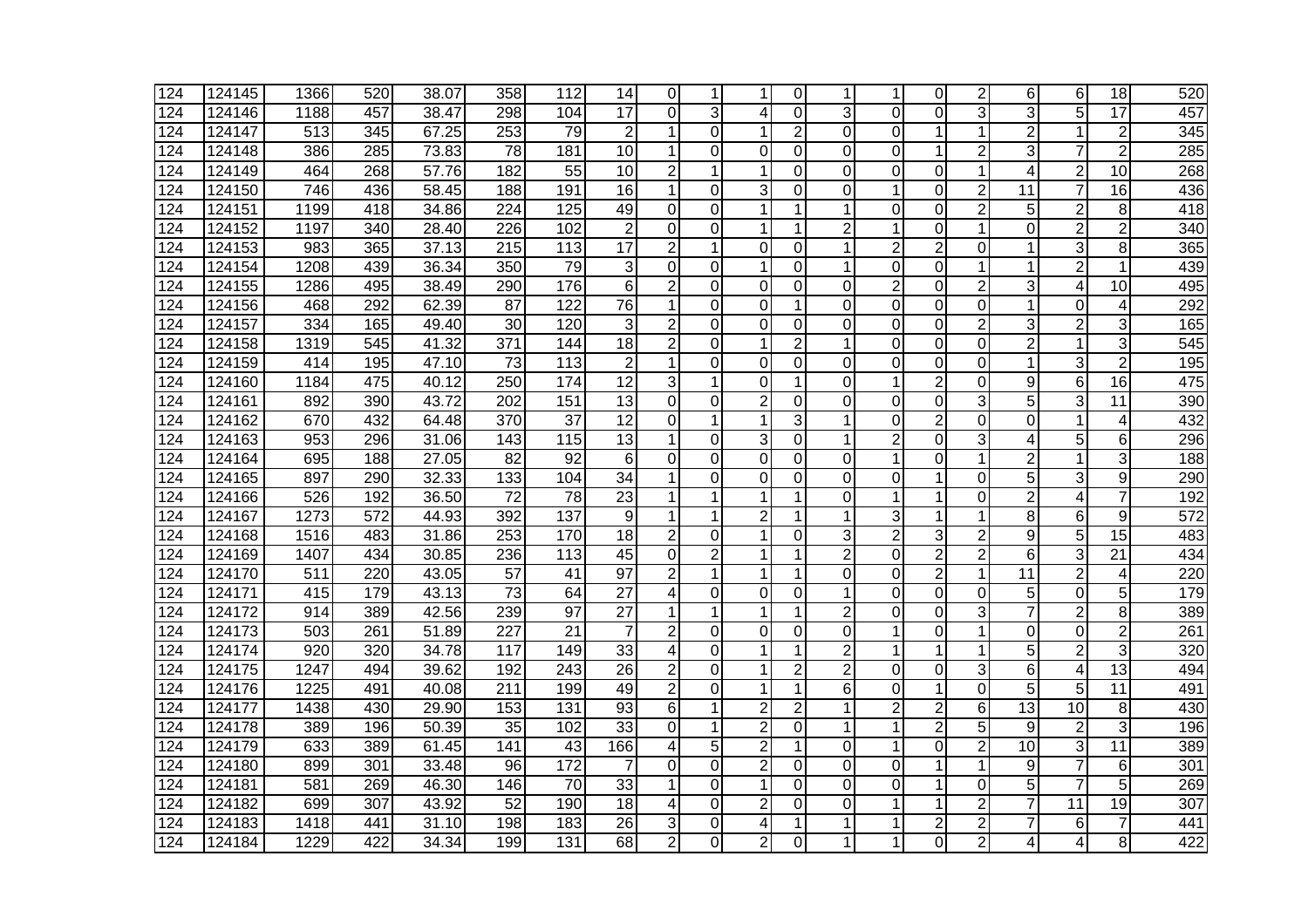| 124 | 124185 | 410  | 185              | 45.12              | 85               | 91               | 3               | 0              |                | 1              | 0              | 0              | 0              | 0              | 0              | 0               | 1               | 3               | 185              |
|-----|--------|------|------------------|--------------------|------------------|------------------|-----------------|----------------|----------------|----------------|----------------|----------------|----------------|----------------|----------------|-----------------|-----------------|-----------------|------------------|
| 124 | 124186 | 595  | 216              | 36.30              | 60               | 135              | 4               | 0              | $\Omega$       | 0              | $\Omega$       | $\Omega$       | $\overline{0}$ | 1              | 0              | 6               | 5               | 5               | 216              |
| 124 | 124187 | 360  | 179              | 49.72              | 18               | 130              | 5               | 0              |                | $\mathbf 0$    | 0              | 0              | $\mathbf 0$    | $\mathbf 0$    | $\overline{2}$ | $\overline{7}$  | 6               | 10              | 179              |
| 124 | 124188 | 910  | $\overline{274}$ | 30.11              | $\overline{142}$ | 106              | $\overline{2}$  | 0              |                | $\Omega$       |                | 0              | $\Omega$       | $\Omega$       | $\overline{2}$ | $\overline{2}$  | $\overline{7}$  | $\overline{11}$ | 274              |
| 124 | 124189 | 670  | 331              | 49.40              | $\overline{97}$  | 170              | $\overline{28}$ | 6              | $\overline{2}$ | 0              | 0              | 1              | 0              | 0              | $\overline{0}$ | $\overline{11}$ | 3               | $\overline{13}$ | 331              |
| 124 | 124190 | 1372 | 711              | 51.82              | 627              | 48               | $\overline{29}$ | 1              | $\Omega$       | $\mathbf 1$    | 1              | 0              | 1              | 0              | 0              | 0               | 1               | $\overline{2}$  | 711              |
| 124 | 124191 | 820  | 340              | 41.46              | $\overline{212}$ | $\overline{51}$  | $\overline{35}$ | 4              | $\overline{2}$ | $\Omega$       | $\overline{2}$ | 2              | 1              | $\overline{2}$ | 3              | 0               | 7               | $\overline{19}$ | 340              |
| 124 | 124192 | 816  | 244              | 29.90              | 131              | $\overline{80}$  | $\overline{12}$ | 4              | 0              | 4              | 0              | $\overline{2}$ | 1              | 1              | 3              | 3               | $\overline{2}$  | -1              | 244              |
| 124 | 124193 | 779  | 343              | 44.03              | 106              | 99               | 101             | 3              | $\overline{c}$ | 1              |                |                | 1              | $\overline{c}$ | $\overline{3}$ | 3               | 4               | 16              | 343              |
| 124 | 124194 | 469  | 301              | 64.18              | 137              | $\overline{111}$ | 33              | 0              | 0              | 1              | 0              |                | $\mathbf 0$    | 0              | $\mathbf{1}$   | 3               | 3               | $\overline{11}$ | $\overline{301}$ |
| 124 | 124195 | 866  | 405              | 46.77              | 287              | 77               | 10              | 3              | $\Omega$       | 3              | 0              | 1              | 0              | 1              | $\overline{2}$ | 3               | $\overline{7}$  | 11              | 405              |
| 124 | 124196 | 507  | 230              | 45.36              | 105              | 59               | 47              | $\overline{2}$ | $\overline{2}$ | 0              | 1              | 0              | 0              | 1              | 3              | 3               | $\overline{2}$  | 5               | 230              |
| 124 | 124197 | 407  | 217              | 53.32              | 142              | 34               | 14              | 5              | $\Omega$       | $\mathbf{1}$   | 0              | 1              | 1              | 1              | 0              | 3               | 3               | 12              | $\overline{217}$ |
| 124 | 124198 | 428  | 200              | 46.73              | 54               | 117              | 10              | $\overline{2}$ | 1              | $\Omega$       | 0              | 0              | 0              | 0              | 1              | 5               | 4               | 6               | 200              |
| 124 | 124199 | 436  | 261              | 59.86              | 185              | 44               | 0               | 1              | 0              | 1              | 0              | $\overline{2}$ | 1              | $\overline{c}$ | $\overline{0}$ | 5               | $\overline{c}$  | 18              | 261              |
| 124 | 124200 | 528  | $\overline{225}$ | 42.61              | 137              | 55               | $\overline{2}$  | 1              |                | 1              | 1              | 0              | $\overline{0}$ | 1              | $\overline{6}$ | 3               | $6\phantom{1}6$ | 11              | 225              |
| 124 | 124201 | 423  | 212              | 50.12              | 65               | 107              | 15              | 6              | $\overline{2}$ | $\overline{c}$ | 0              | 0              | $\overline{0}$ | 1              | $\overline{2}$ | 5               | 5               | $\overline{2}$  | 212              |
| 124 | 124202 | 1276 | 576              | 45.14              | 292              | 220              | 17              | 8              | 3              | $\Omega$       |                | $\overline{2}$ | 1              | $\mathbf 0$    | 4              | 8               | 4               | 16              | 576              |
| 124 | 124203 | 1116 | 395              | 35.39              | 234              | 125              | 15              | $\overline{2}$ | 0              | $\overline{2}$ | 0              | 0              | $\overline{2}$ | 1              | $\overline{2}$ | 3               | $\overline{2}$  | $\overline{7}$  | 395              |
| 124 | 124204 | 1449 | 559              | 38.58              | 368              | 81               | 26              | $\overline{2}$ | $\overline{2}$ | 4              | 1              | 6              | 6              | 4              | $\overline{7}$ | 8               | 16              | 28              | 559              |
| 124 | 124205 | 337  | 130              | 38.58              | 29               | 79               | 4               | $\mathbf{1}$   | $\Omega$       | 1              | 1              | 1              | 0              | 0              | $\mathbf{1}$   | 3               | 6               | $\overline{4}$  | 130              |
| 124 | 124206 | 1022 | 352              | 34.44              | 173              | 116              | 15              | 4              | $\Omega$       | 1              |                | 0              | 1              | $\mathbf 0$    | 4              | $\overline{15}$ | 6               | 16              | 352              |
| 124 | 124207 | 890  | 379              | 42.58              | 155              | 144              | $\overline{55}$ | $\overline{2}$ | $\overline{2}$ | $\Omega$       | 1              | 0              | $\Omega$       | $\overline{2}$ | $\overline{2}$ | 5               | 1               | 10              | 379              |
| 124 | 124208 | 643  | $\overline{275}$ | 42.77              | 81               | $\overline{92}$  | $\overline{55}$ | 3              | 0              | $\mathbf 1$    |                | 3              | $\mathbf 0$    | $\mathbf 0$    | $\mathbf{1}$   | 18              | 9               | $\overline{11}$ | 275              |
| 124 | 124209 | 777  | 300              | 38.61              | 116              | 62               | 101             | 3              | 0              | 1              | 0              | 0              | $\mathbf 1$    | 0              | 4              | 4               | 5               | 3               | 300              |
| 124 | 124210 | 1290 | 466              | 36.12              | 226              | 146              | 39              | 3              | $\Omega$       | $\overline{7}$ | 1              | $\overline{2}$ | 1              | 3              | 3              | 16              | 5               | 14              | 466              |
| 124 | 124211 | 1335 | 546              | 40.90              | 352              | 97               | 40              | $\overline{2}$ | 3              | 5              | $\overline{2}$ | $\overline{2}$ | $\mathbf 1$    | $\overline{2}$ | 3              | 9               | 6               | 22              | 546              |
| 124 | 124212 | 713  | 410              | 57.50              | 235              | 121              | 24              | 3              | 0              | 1              | 0              | 0              | $\overline{0}$ | 1              | $\overline{2}$ | 3               | 6               | 14              | 410              |
| 124 | 124213 | 815  | 413              | 50.67              | 202              | 141              | $\overline{31}$ | 3              | 0              | $\Omega$       | 3              | 0              | 1              | 1              | $\overline{2}$ | $\overline{7}$  | 4               | 18              | $\overline{413}$ |
| 124 | 124214 | 323  | 155              | 47.99              | 43               | 93               | 11              | $\overline{2}$ | $\Omega$       | 0              | 0              | 0              | 0              | 1              | 1              | 0               | 1               | 3               | 155              |
| 124 | 124215 | 995  | 474              | 47.64              | $\overline{373}$ | $\overline{40}$  | $\overline{32}$ | 1              |                | $\overline{2}$ | 1              | 0              | $\overline{2}$ | $\overline{c}$ | 3              | 3               | 3               | $\overline{11}$ | 474              |
| 124 | 124216 | 720  | 381              | 52.92              | 170              | 127              | 39              | 3              | 3              | 0              | 0              | 1              | $\mathbf{1}$   | $\overline{c}$ | $\overline{c}$ | $\overline{7}$  | 11              | 15              | 381              |
| 124 | 124217 | 472  | 299              | 63.35              | 218              | 51               | 11              | $\mathbf 0$    | $\overline{2}$ | 0              | 0              | 1              | $\Omega$       | $\mathbf 0$    | 0              | 4               | 1               | 11              | 299              |
| 124 | 124218 | 406  | 249              | 61.33              | 91               | 144              | 5               | 0              | 1              | 0              | 0              | 0              | $\Omega$       | 1              | 0              | 1               | 1               | 5               | 249              |
| 124 | 124219 | 406  | 192              | 47.29              | 126              | 47               | 11              | 0              | $\Omega$       | $\Omega$       | $\Omega$       | 0              | $\Omega$       | 1              | 0              | $\overline{2}$  | 3               | $\overline{2}$  | 192              |
| 124 | 124220 | 1333 | 799              | 59.94              | 220              | 45               | 455             | 7              | 4              | $\overline{2}$ | 0              |                | $\overline{2}$ | $\overline{2}$ | 4              | $\overline{17}$ | 5               | $\overline{29}$ | 799              |
| 124 | 124221 | 324  | 238              | 73.46              | 8                | 62               | 149             | 4              |                | $\Omega$       | 0              | 0              | $\overline{2}$ | $\Omega$       | 3              | 4               | $\overline{2}$  | 3               | 238              |
| 124 | 124222 | 716  | 382              | $\overline{53.35}$ | 304              | $\overline{21}$  | $\overline{38}$ | 1              | $\Omega$       | 1              |                | $\Omega$       | $\overline{2}$ | 1              | 3              | 3               | 1               | 6               | 382              |
| 124 | 124223 | 946  | 514              | $\overline{5}4.33$ | 159              | $\overline{21}$  | 295             | 8              |                | 4              |                | 0              | 1              | 0              | $\overline{3}$ | $\overline{5}$  | 6               | 10              | 514              |
| 124 | 124224 | 504  | 344              | 68.25              | 8                | $\overline{21}$  | 297             | 3              | $\overline{2}$ | $\Omega$       | 1              | 1              | 1              | 0              | $\overline{2}$ | 5               | 1               | $\overline{2}$  | 344              |